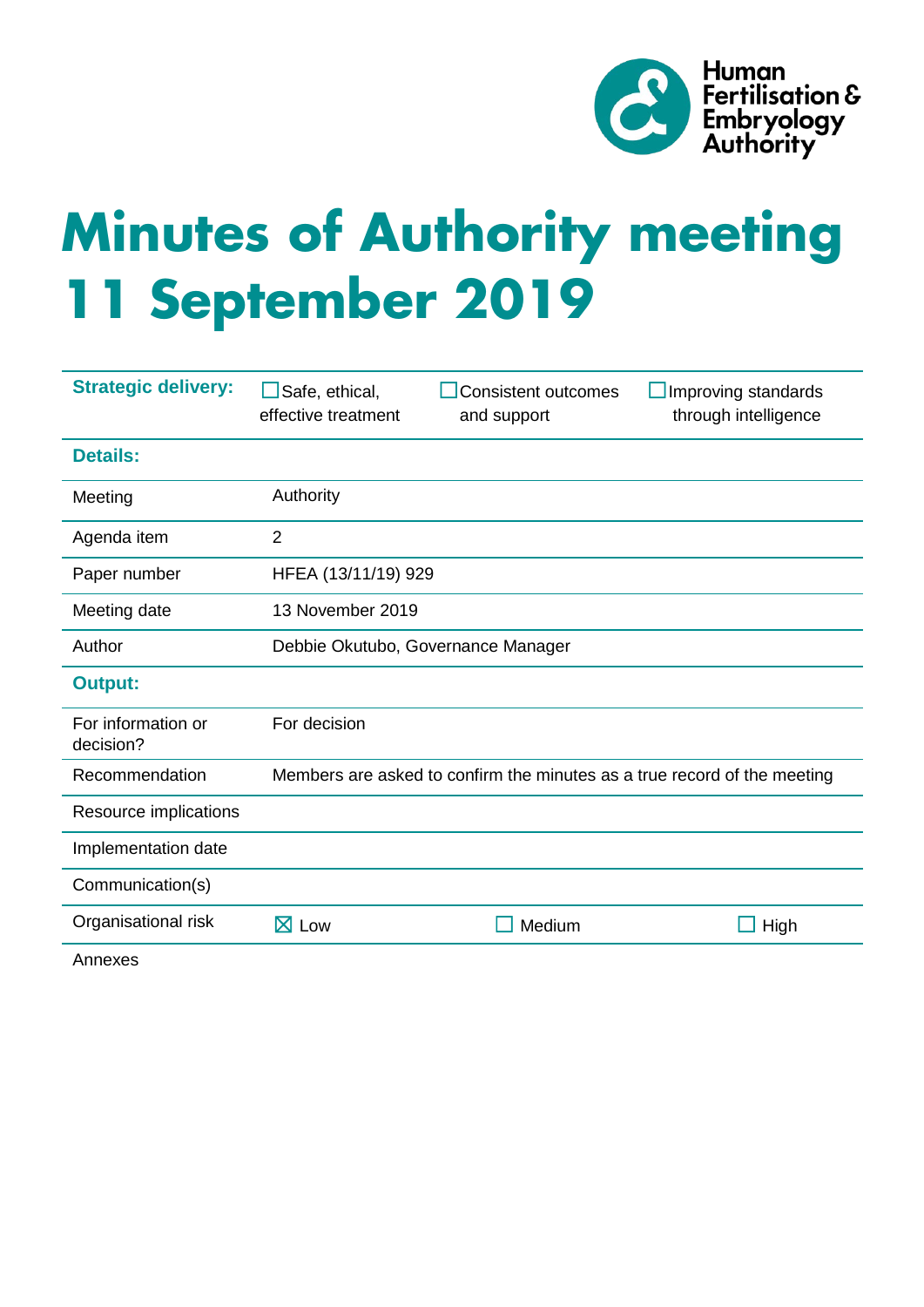## **Minutes of the Authority meeting on 11 September 2019 held at ETC.venues Victoria, 1 Drummond Gate SW1V 2QQ**

| Members present     | Sally Cheshire<br>Margaret Gilmore<br>Anita Bharucha<br><b>Anthony Rutherford</b><br>Emma Cave<br><b>Rachel Cutting</b><br>Anne Lampe | <b>Bobbie Farsides</b><br>Gudrun Moore<br>Ruth Wilde<br>Yacoub Khalaf<br>Ermal Kirby<br>Kate Brian<br>Jonathan Herring |
|---------------------|---------------------------------------------------------------------------------------------------------------------------------------|------------------------------------------------------------------------------------------------------------------------|
| Apologies           | None                                                                                                                                  |                                                                                                                        |
| Observers           | Steve Pugh (Department of Health and Social Care - DHSC)                                                                              |                                                                                                                        |
| Staff in attendance | Peter Thompson<br>Clare Ettinghausen<br><b>Richard Sydee</b><br>Dina Halai                                                            | Laura Riley<br>Paula Robinson<br>Debbie Okutubo<br>Anna Coundley                                                       |

#### **Members**

There were 14 members at the meeting – 10 lay members and 4 professional members.

## **1. Welcome, apologies and declarations of interest**

- **1.1.** The Chair opened the meeting by welcoming Authority members, the public and staff present. She stated that the meeting was audio recorded in line with previous meetings and the recording would be made available on our website to allow members of the public who were not at the meeting to listen to deliberations.
- **1.2.** There were no apologies for absence.
- **1.3.** Declarations of interest were made by;
	- Rachel Cutting (Person Responsible (PR) at a licensed centre)
	- Yacoub Khalaf (PR at a licensed clinic)
	- Anthony Rutherford (Clinician at a licensed clinic).

## **2. Minutes of Authority meeting held on 3 July 2019**

**2.1.** Members agreed that the minutes of the meeting held on 3 July 2019 be signed by the Chair subject to an amendment in Minute 8.6 to read:

'… *an overview of treatment income issues* ….'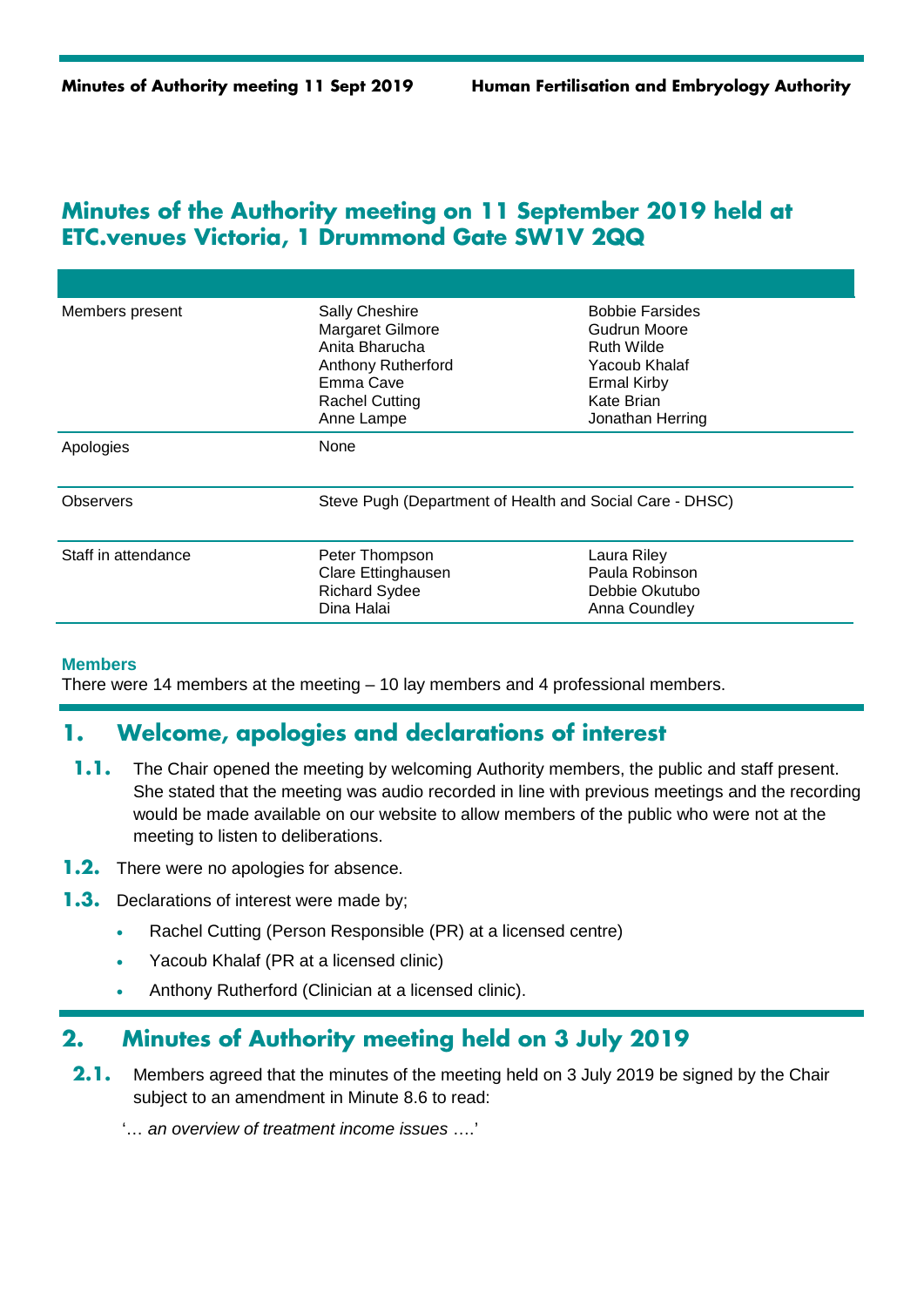## **3. Chair's report**

- **3.1.** The Chair thanked staff for holding the fort in the absence of the third director, especially with the HFEA being a small organisation. She formally announced that Rachel Cutting had been appointed as the new Director of Compliance and Information from early November 2019, which meant that this would be her last meeting as an Authority member.
- **3.2.** The Chair advised that on 9 July, she chaired a Remuneration Committee meeting.
- **3.3.** Later that day, the Chair and Chief Executive (CE) had the annual accountability meeting with the Department of Health and Social Care (DHSC). The Chair described it as a positive meeting and explained that the DHSC recognised our achievements and gave positive feedback.
- **3.4.** On 17 July, the Chair and Director of Strategy and Corporate Affairs met Helen Stokes-Lampard, the Chair of the Royal College of General Practioners (GPs). The discussion centered around the current links with primary care staff; feedback from the patient survey and actions to be taken; and future opportunities to work together.
- **3.5.** On 25 July, the Chair and CE along with the CE of the Human Tissue Authority and HFEA Head of Human Resources held the interviews for the Director of Compliance and Information post at which Rachel Cutting was appointed.

# **4. Chief Executive's report**

- **4.1.** The CE also welcomed Rachel Cutting as the new Director and commented that her unique experience placed her as the best person for the role at this time.
- **4.2.** On 5 July, the CE went to Manchester to visit Daniel Brison and Raj Mathur.
- **4.3.** On 9 July, he attended the Remuneration Committee meeting. Later that day he met with Shaun Rodgers, the PR of City Fertility.
- **4.4.** On 15 July, he had a meeting with James Duffy, NHS England and they discussed how to improve the identification of fertility research priorities.
- **4.5.** On 31 July, he had an EU Exit telephone conference meeting and later that day he attended the Healthcare Leaders Senior Talent board meeting.
- **4.6.** On 6 August, he met with James Nicopoullos, PR at the Lister Fertility clinic to discuss treatment add-ons.

# **5. Committee Chairs' reports**

## **Licence Committee**

- **5.1.** The Chair of the Licence Committee reported that the committee met on 11 July and considered six items: two renewal research, two renewals for treatment and storage, one interim treatment and storage and one additional inspection for treatment and storage, all of which were granted.
- **5.2.** The Committee also met on 5 September and considered four items: one renewal for treatment and storage, two interim treatment and storage and one executive update. The minutes were still in draft.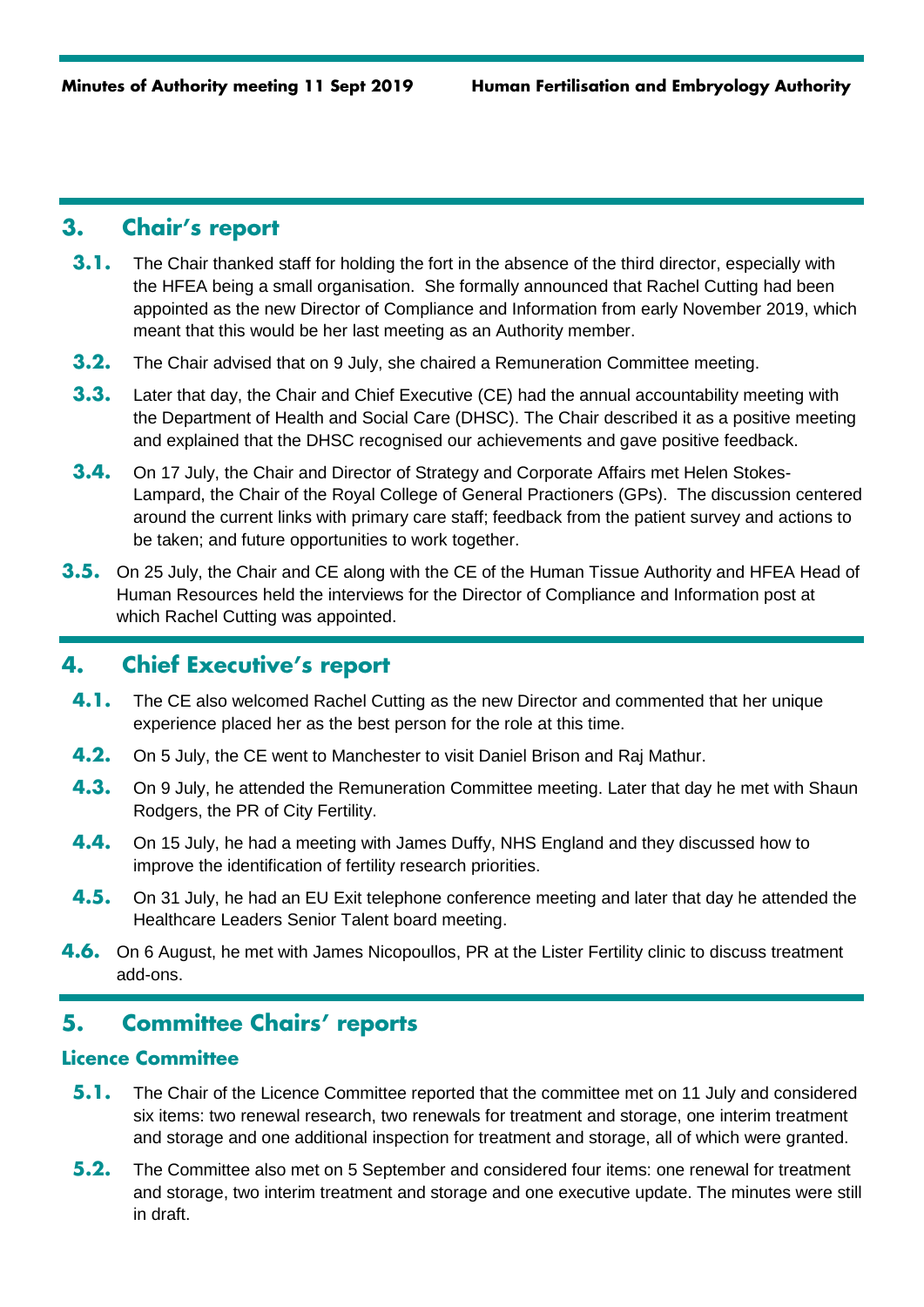**5.3.** The Chair and Deputy Chair of the Committee commented on the accuracy of clinic websites. It was noted that the websites were increasingly becoming an issue for the Committee and that the Deputy Chair had written to the CE about their concerns.

## **Decision**

**5.4.** Members noted their concerns and that the CE would discuss this matter with the inspectorate.

## **Statutory Approvals Committee**

- **5.5.** The Chair of Statutory Approvals Committee (SAC) noted that the items considered at the 27 June 2019 meeting, two PGD applications and two Special Directions, were all approved.
- **5.6.** It was further reported that the Committee met on 25 July and considered four PGD applications which were all approved.
- **5.7.** They also met on 29 August and considered four items: one mitochondrial donation, two PGD applications and one special direction. The minutes from the meeting were still in draft.

#### **Executive Licensing Panel**

- **5.8.** The Chair of the Executive Licensing Panel (ELP) advised members that the panel had met five times since the last Authority meeting on 9 July, 23 July, 6 August, 20 August and 3 September. The Panel considered 26 items: six renewals, 12 interims and eight variations. All items were approved except one renewal which was deferred.
- **5.9.** The Chair of ELP also reported that 16 Licensing Officer considerations were approved: 13 for EU certificates, one for changes of Licence Holder and two for a change of centre name.

#### **Remuneration Committee**

**5.10.** The Chair of the Authority, who was also the Chair of the Remuneration Committee, stated that the Committee met on 9 July 2019 and considered a new pay structure for staff and this year's pay award.

#### **Decision**

**5.11.** Members noted the Committee chairs' reports and the licensing activity report.

## **6. Performance report**

- **6.1.** A report summarising performance data up to the end of July 2019 was presented to the Authority.
- **6.2.** Overall performance was considered to be good.
- **6.3.** The Director of Strategy and Corporate Affairs reported back on a range of initiatives and events that were in progress including two workshops for clinic staff on improving patient support; developing the HFEA response to the Law Commission's consultation on surrogacy and drafting the State of the Sector report.
- **6.4.** The HFEA was highly commended at the recent British Medical Association (BMA) patient information awards for our work on treatment add-ons.
- **6.5.** The Director of Finance and Resources noted that an overspend was forecast against the budget, however the position could change if income remained on its current trajectory. Income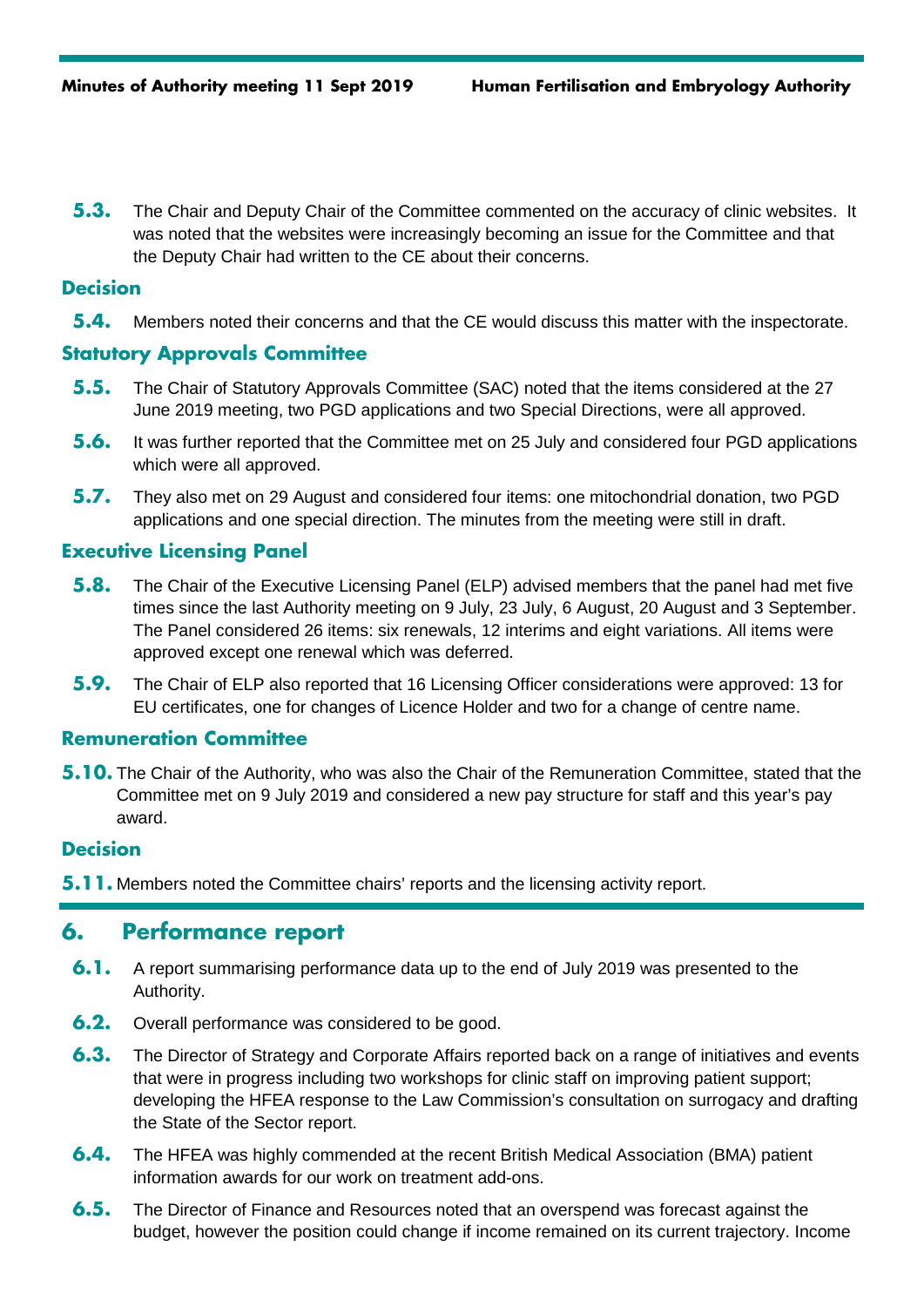was above budget but below the levels seen in the previous financial year. Expenditure for the first quarter was showing an underspend against the budget.

- **6.6.** There were no additional pressures on the budget at this time and work would be taking place during October to review the activity modelling that underpinned income forecasts, which would likely be completed for November.
- **6.7.** In response to a question, it was noted that clinics were seeing a slight decrease in activity this year. NHS activity had declined but private patients had remained constant. There was a suggestion that any fall in the overall number of cycles funded by the NHS could have been masked in the short term by the transfer of already frozen embryos – but overall numbers might now be falling.
- **6.8.** The CE (in the absence of a Director of Compliance and Information) commented that on the Inspection front we were on schedule. Regarding PGD applications performance varied depending on how complex each application was.
- **6.9.** It was noted that with the development of the new strategy, this key performance indicator (KPI) would be reviewed and benchmarked as it needed to be managed effectively.
- **6.10.** Members commented that the time PGD applications were taking was justified and would help future patients. Also, that peer reviewers were experts in their fields so any delay was a necessary one.
- **6.11.** On another note, Members commented that even though staff turnover remained red on the RAG status it was not overly concerning at present as the position was being kept under review at Audit and Governance Committee meetings (AGC), through the strategic risk register.

## **Decision**

**6.12.** Authority members noted the performance report.

# **7. EU Exit**

- **7.1.** The CE noted that we regularly assessed our operational readiness and that was reported to the DHSC and they agreed with our green RAG status.
- **7.2.** To prepare for EU exit changes may need to be made to General Directions and decision trees and this may need to be implemented within a short time frame outside of the Authority meeting cycle.

## **Decision**

**7.3** Members agreed to delegate responsibility to the Chair and the CE under standing orders paragraph 5.2 with a report back to the Board at the November meeting.

# **8. Business Planning for 2020 - 2023**

**8.1.** The Head of Business Planning and Governance presented the draft outline of the 2020/2021 business plan to the Authority.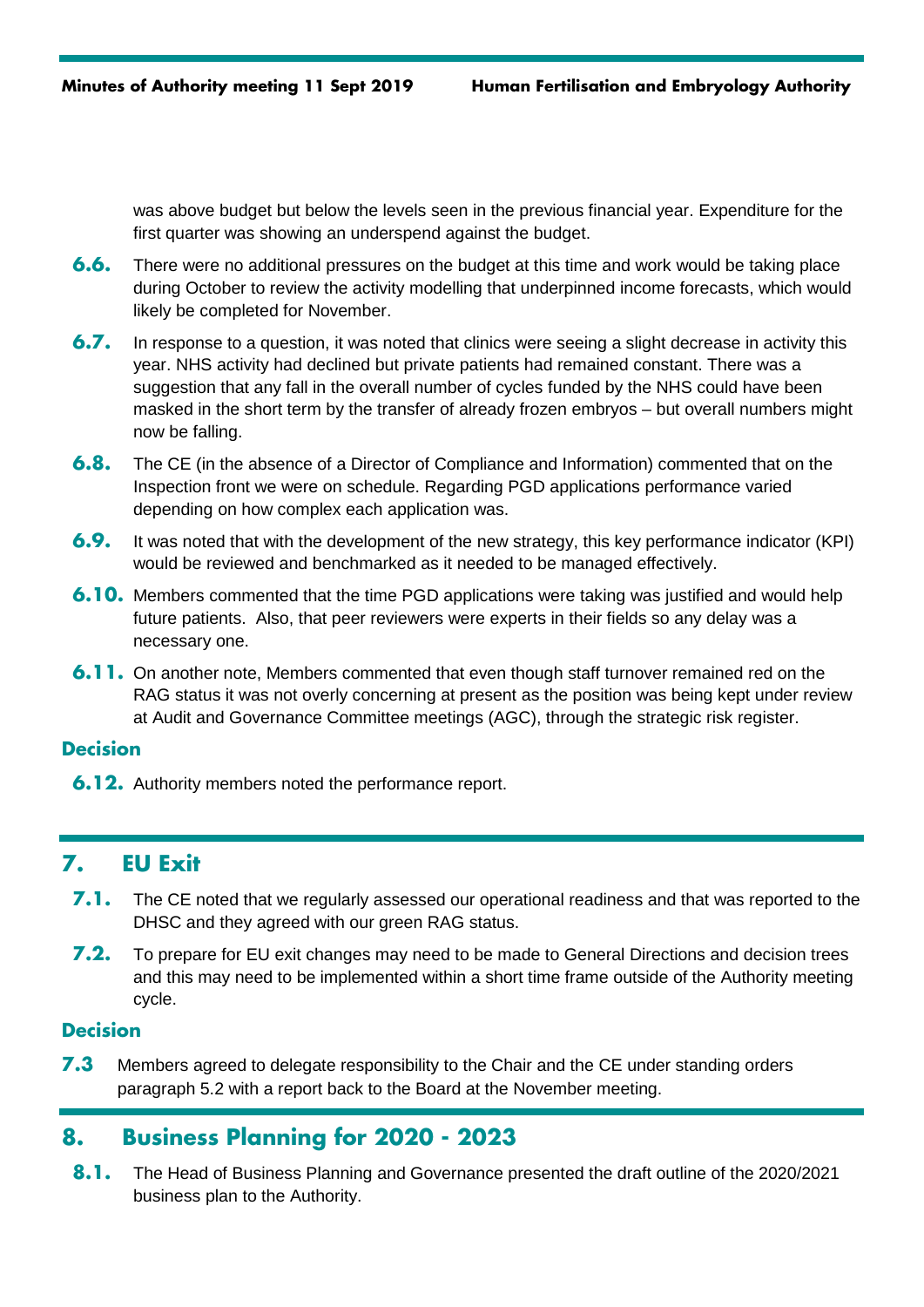- **8.2.** The paper was a draft outline of a three-year delivery plan and proposed work to be done in the 2020/21 business year.
- **8.3.** It was noted that the process was made more complex as we were simultaneously in the process of developing our new strategy for 2020-2023. However, the feedback received in the course of the strategy consultation indicated strong support, providing a reasonable basis for planning.
- **8.4.** Members were invited to comment. There was a request that in future versions, the objectives should be listed in priority order.
- **8.5.** Regarding being future ready, members suggested that we should be pro-active with meeting the sector and raising awareness on our priorities.
- **8.6.** It was also noted that scoping work had already begun to assess future operational requirements for the Opening the Register (OTR) and Counselling service.
- **8.7.** Members were advised that in November they would receive feedback on the strategy consultation and receive a full draft of the strategy for approval, as well as the first draft of the business plan for 2020/21.

## **Decision**

**8.8.** Members approved in principle the draft outline business plan activities for 2020/21, as the basis for developing a full draft for the November Authority meeting.

## **9. Treatment add-ons**

- **9.1.** The Scientific Policy Manager presented the proposed aims for the add-ons work, the proposed criteria for an add-on and the proposed direction going forward for this work. It was noted that treatment add-ons were optional extras which claimed to improve patients' chances of having a baby, however the evidence base for many add-ons was either weak or absent.
- **9.2.** Members proposed positive messaging to patients about success rates for core treatments (for example IVF or IUI) alone and that add-ons were not mandatory and not having an add-on would not put them at a disadvantage. The Executive agreed that it was important to have an agreed definition of what we meant by 'core treatment'. Members also considered it important to investigate what treatments clinics included within packages.
- **9.3.** Members highlighted that the current definition for a red traffic light rated add-on was '**there is no evidence that this add-on is effective and safe**' and therefore that the Executive should consider including the commonly opted for holistic therapies (for example massage, acupuncture and nutritional therapy) in the add-ons list.
- **9.4.** Members agreed that there needed to be evidence before any treatment add-on was used in a clinical setting. Also that a meaningful discussion with the sector about offering interventions without evidence needed to happen. They also discussed what could be done to encourage research in this field and agreed that the Scientific and Clinical Advances Advisory Committee (SCAAC) should discuss the evidence base required for a green traffic light rating and to what extent other methods could be used.
- **9.5.** Members had concerns that as we were not routinely aware of the messaging from clinics to patients it was difficult to be fully in control on what information was being provided to patients. A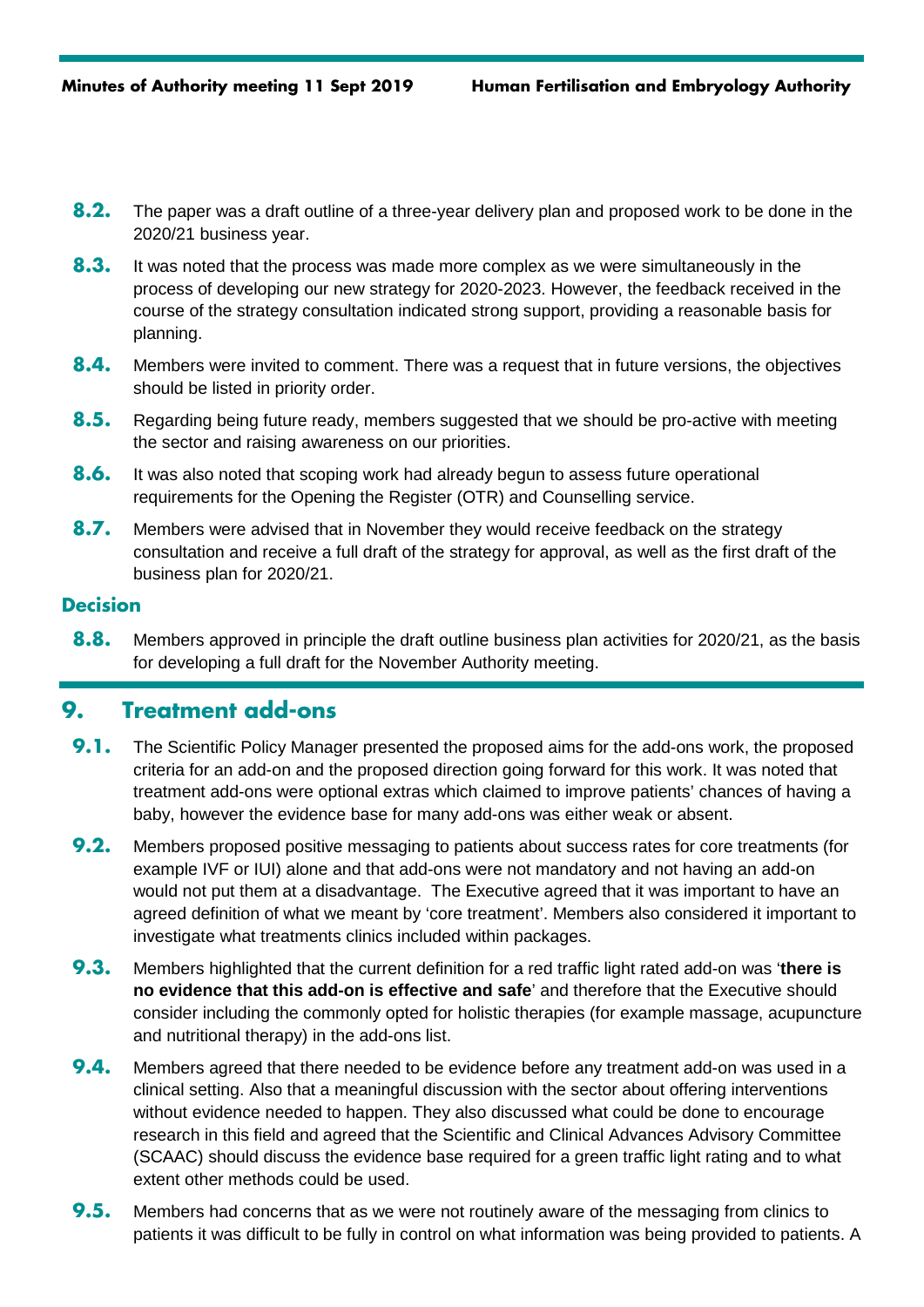member highlighted the Montgomery case as a landmark for informed consent. The member added that, as a result of this ruling, the law now required that patients should only be offered 'reasonable' treatment options for which there was a good medical reason and this legal basis could be used in communication with the sector around responsibly offering add-ons. It was therefore imperative to be clear on what was standard treatment and what was an add-on.

**9.6.** Members suggested adding a tick box into the HFEA's register (PRISM) for clinics to record which treatment add-on a patient had during their fertility treatment and that this data could then be used to look at the success rates when add-ons were used.

#### **Decision**

- **9.7.** The Authority agreed that the aims of the add-ons work will be:
	- 9.7.1. to raise awareness of treatment add-ons and the issues therein
	- 9.7.2. to encourage responsible supply and only when a treatment is indicated
	- 9.7.3. to prevent patients from being misled (in terms of potentially exploiting unfounded expectations) by ensuring, through inspections and our own published information, that patients are provided with information that is clear and reliable
	- 9.7.4. to ensure informed consent is obtained
	- 9.7.5. to enhance patient safety by investigating how outcomes and follow ups can be best assessed
	- 9.7.6. to encourage research to assess whether any current or future add-ons increase success rates
	- 9.7.7. to require clinics to provide costed/itemised treatment plans where the costs of treatments and add-ons are clear and to avoid costs being lost in package prices
- **9.8.** The Authority agreed that the criteria for an add-on to be included in the executives list will be:
	- 9.8.1. additional treatments (to the core treatment e.g. IVF or IUI), that patients need unbiased information about effectiveness and risks, that are being offered in fertility clinics;
	- 9.8.2. where evidence on efficacy or safety for the use of the treatment in a clinical setting is lacking or absent.
- **9.9.** The Authority agreed with the way forward for the add-ons work and the Executive will reconvene the Working Group made up of the 11 signatories of the Consensus Statement and involve the General Medical Council (GMC) as appropriate.

# **10. DNA based matching websites**

**10.1.** The paper reminded members of the September 2018 meeting where the Authority was briefed on the wide-ranging impact of direct-to-consumer genetic testing services offering opt-in matching services on donor anonymity and the managed sharing of information around donor conception, and at which a number of activities including developing new Code guidance were proposed.